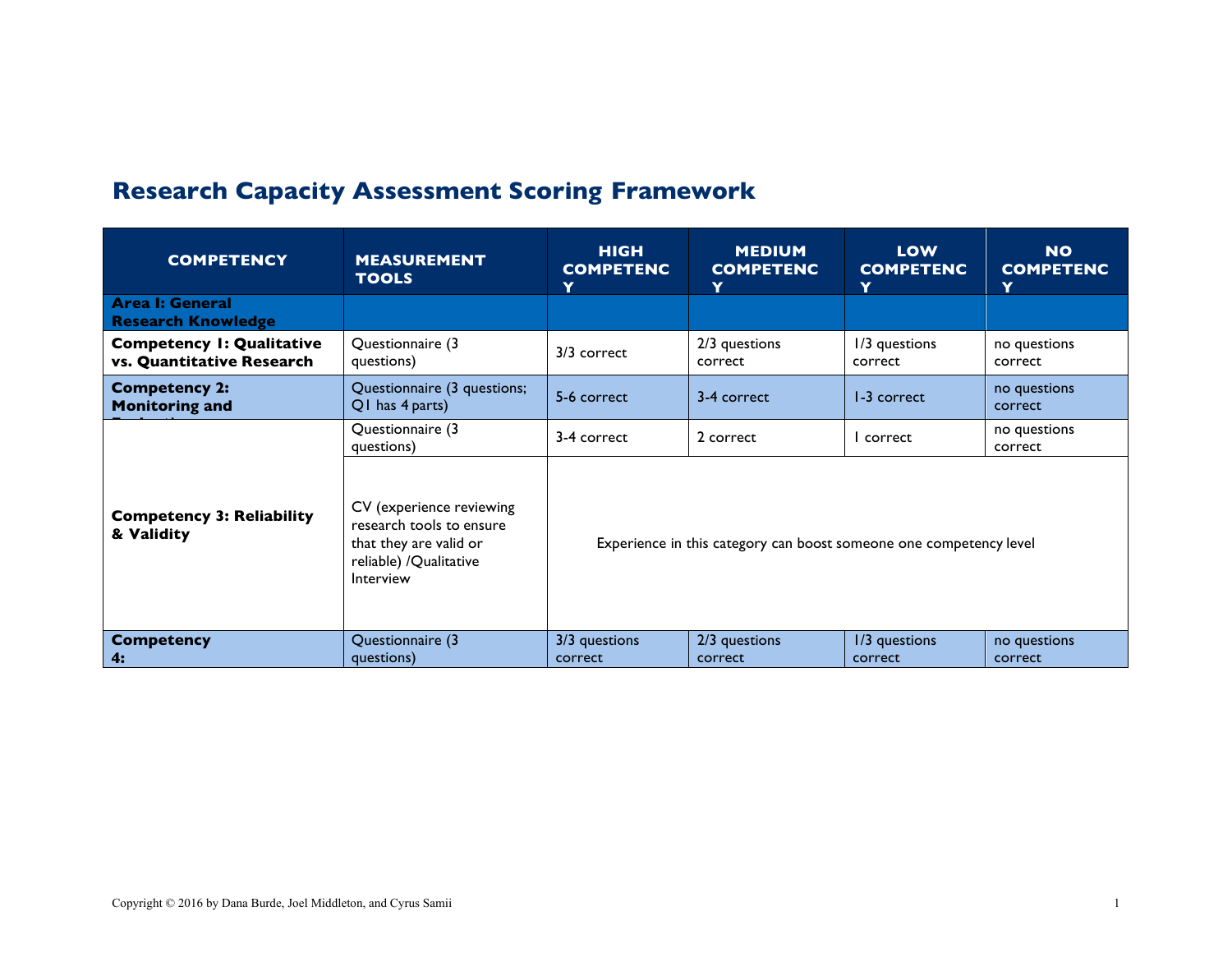|                                    | CV (experience<br>summarizing and/or<br>reviewing findings toensure<br>that they are appropriately<br>generalized)<br>/Qualitative Interview | Experience in this category can boost someone one competency level |                                                                    |                          |                         |  |  |
|------------------------------------|----------------------------------------------------------------------------------------------------------------------------------------------|--------------------------------------------------------------------|--------------------------------------------------------------------|--------------------------|-------------------------|--|--|
|                                    | Questionnaire (3<br>questions)                                                                                                               | 3/3 questions<br>correct                                           | 2/3 questions<br>correct                                           | I/3 questions<br>correct | no questions<br>correct |  |  |
| <b>Competency 5: Triangulation</b> | CV (experience conducing<br>research projects with<br>multiple data sources)<br>/Qualitative Interview                                       |                                                                    | Experience in this category can boost someone one competency level |                          |                         |  |  |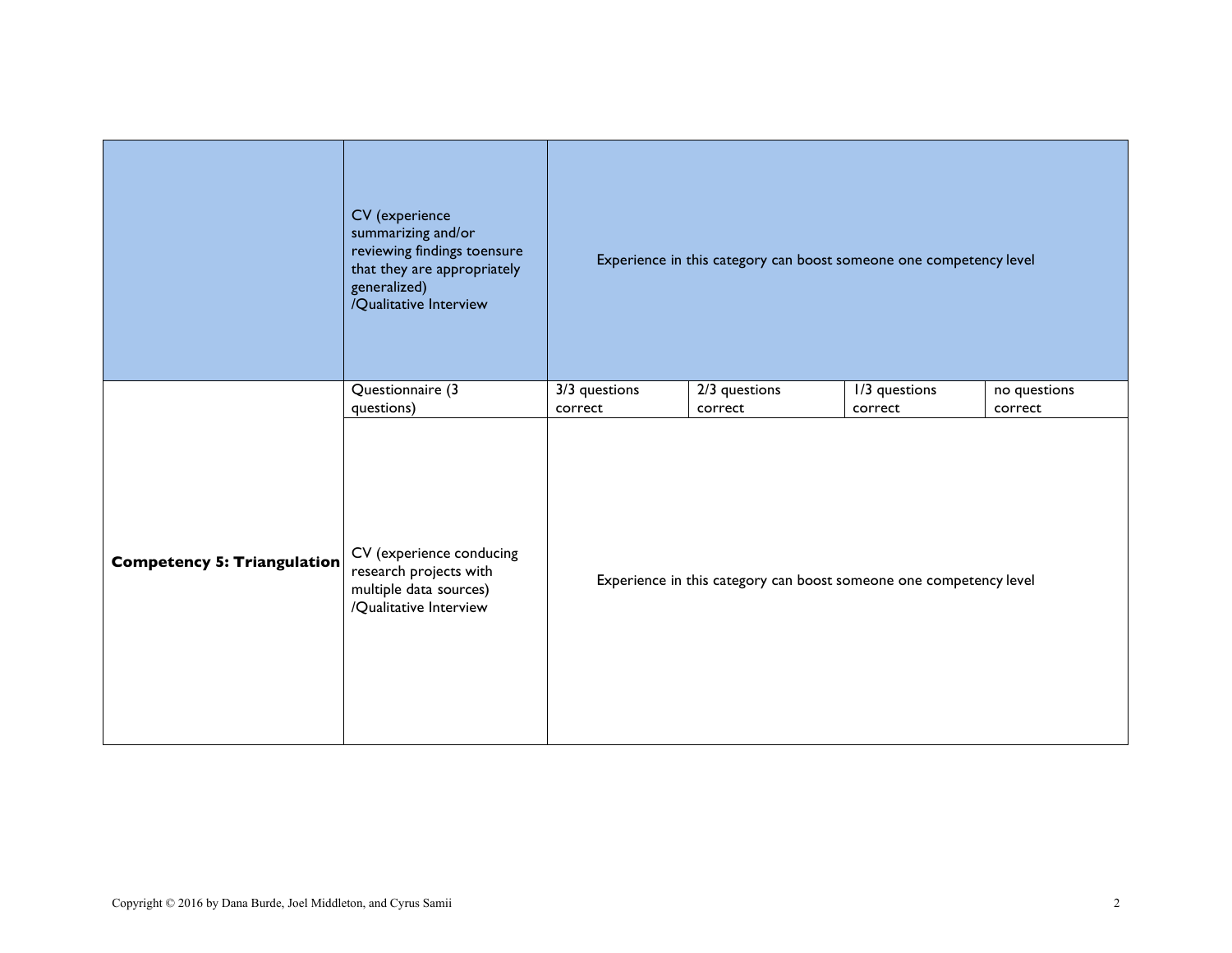| <b>Competency 6: Courses</b><br><b>Training</b><br><b>OR</b><br>&<br><b>Experience in Research</b><br>& Evaluation | <b>CV/Qualitative Interview</b>              | Has completed<br>PhD coursework<br>work in<br>evaluation and<br>research methods<br>OR holds an MA<br>that<br>focused on social<br>science research<br>methodology OR<br>has experience<br>and/or conducting<br>managing at least<br>3 evaluation<br>studies | Has taken 1-3<br>graduate level<br>courses in<br>evaluation and<br>research methods<br><b>OR</b> 3 or more<br>trainings inresearch<br>methods OR has<br>been involved in<br>conducting and/or<br>managing 1-3<br>evaluation studies | Has taken 1-2<br>trainings in<br>evaluationmethods<br>OR has been<br>involved insome-<br>but not all—<br>aspects of an<br>evaluation study | Has no training in<br>evaluationmethods<br>and has not<br>previously been<br>involved an<br>evaluation study |
|--------------------------------------------------------------------------------------------------------------------|----------------------------------------------|--------------------------------------------------------------------------------------------------------------------------------------------------------------------------------------------------------------------------------------------------------------|-------------------------------------------------------------------------------------------------------------------------------------------------------------------------------------------------------------------------------------|--------------------------------------------------------------------------------------------------------------------------------------------|--------------------------------------------------------------------------------------------------------------|
| <b>Competency 7:</b><br><b>Research Ethics</b>                                                                     | Competency<br>Questionnaire (5<br>questions) | 4/5 questions<br>correct                                                                                                                                                                                                                                     | 3/5 questions<br>correct                                                                                                                                                                                                            | 1/5 questions<br>correct                                                                                                                   | no questions<br>correct                                                                                      |
|                                                                                                                    | <b>CV/Qualitative Interview</b>              | Passing an IRB exam can boost someone one competency level                                                                                                                                                                                                   |                                                                                                                                                                                                                                     |                                                                                                                                            |                                                                                                              |
| <b>Area III: Research Project</b><br><b>Development/Commissioni</b><br>ng a Research Project                       |                                              |                                                                                                                                                                                                                                                              |                                                                                                                                                                                                                                     |                                                                                                                                            |                                                                                                              |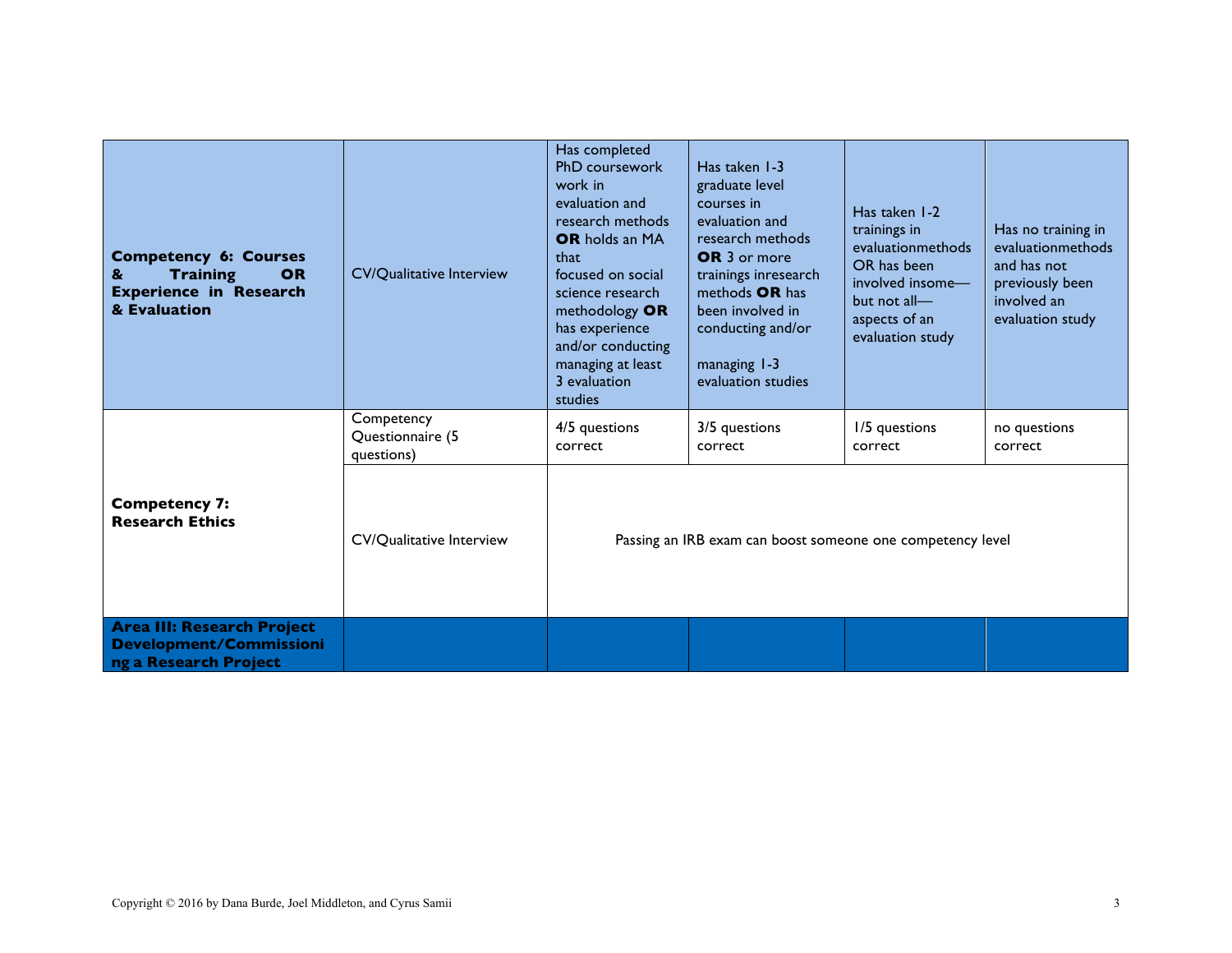| <b>Competency 8: Key Steps</b><br>in the<br><b>Research/Evaluation</b><br><b>Process</b> | Competency<br>Questionnaire (3<br>questions; Q1 involves<br>ordering the steps) | 9/12 questions<br>correct (including<br>ordering all steps<br>correctly) | 6/12 questions<br>correct (including<br>ordering almost all<br>steps correctly) | 4/12 questions<br>correct (including<br>getting thestarting<br>and ending steps<br>correct) | no questions<br>correct |
|------------------------------------------------------------------------------------------|---------------------------------------------------------------------------------|--------------------------------------------------------------------------|---------------------------------------------------------------------------------|---------------------------------------------------------------------------------------------|-------------------------|
|                                                                                          | <b>CV/Qualitative Interview</b>                                                 | Demonstrated<br>experience<br>designing/<br>commissioning a<br>project   | Has helped<br>design/commission a<br>research project                           | Has limited<br>experience<br>applying that<br>knowledge                                     |                         |
| <b>Competency 9:</b>                                                                     | <b>Competency Questionnaire</b><br>(3 questions; Q3 has 3<br>parts)             | 4-5 correct                                                              | 3 correct                                                                       | 1-2 correct                                                                                 | 0 correct               |
| <b>Assumptions in Evidence</b>                                                           | Research Proposal Mini-<br>Project (Q11) - 5 points                             | 4-5 points                                                               | 3 points                                                                        | I-2 points                                                                                  | 0 points                |
| <b>Competency 10:</b><br><b>Translating Policy</b><br><b>Questions into Research</b>     | <b>Competency Questionnaire</b><br>(3 questions; Q1 has 3<br>parts)             | All questions<br>correct                                                 | 2/3 questions correct<br>(including at least 2<br>correct on on Q1)             | I/3 questions<br>correct (including<br>at least I correct<br>on Q1)                         | no questions<br>correct |
| <b>Competency II:</b><br><b>Synthesizing a Literature</b><br><b>Doviow</b>               | Research Proposal Mini-<br>Project (Q6, 7, 8,9, 10) -<br>20 points              | 16-20 points                                                             | 10-15 points                                                                    | 6-9 points                                                                                  | 0-5 points              |
| <b>Competency 12:</b><br><b>Applying Research</b><br><b>Designs</b>                      | Competency<br>Questionnaire (4<br>Questions; Q3 has 5 parts)                    | 6/8 questions<br>correct (including<br>at least 3/5 on<br>Q3)            | 4/8 questions correct<br>(including at least 2/5<br>on $Q3$ )                   | 2/8 questions<br>correct (including<br>at least 1/5 on<br>Q3)                               | no questions<br>correct |
|                                                                                          | Research Proposal Mini-<br>Project (Q 21, 22, 23, 24,<br>25, 26)                | $16 - 20$ points                                                         | $10 - 15$ points                                                                | 4 - 9 points                                                                                | $0 - 3$ points          |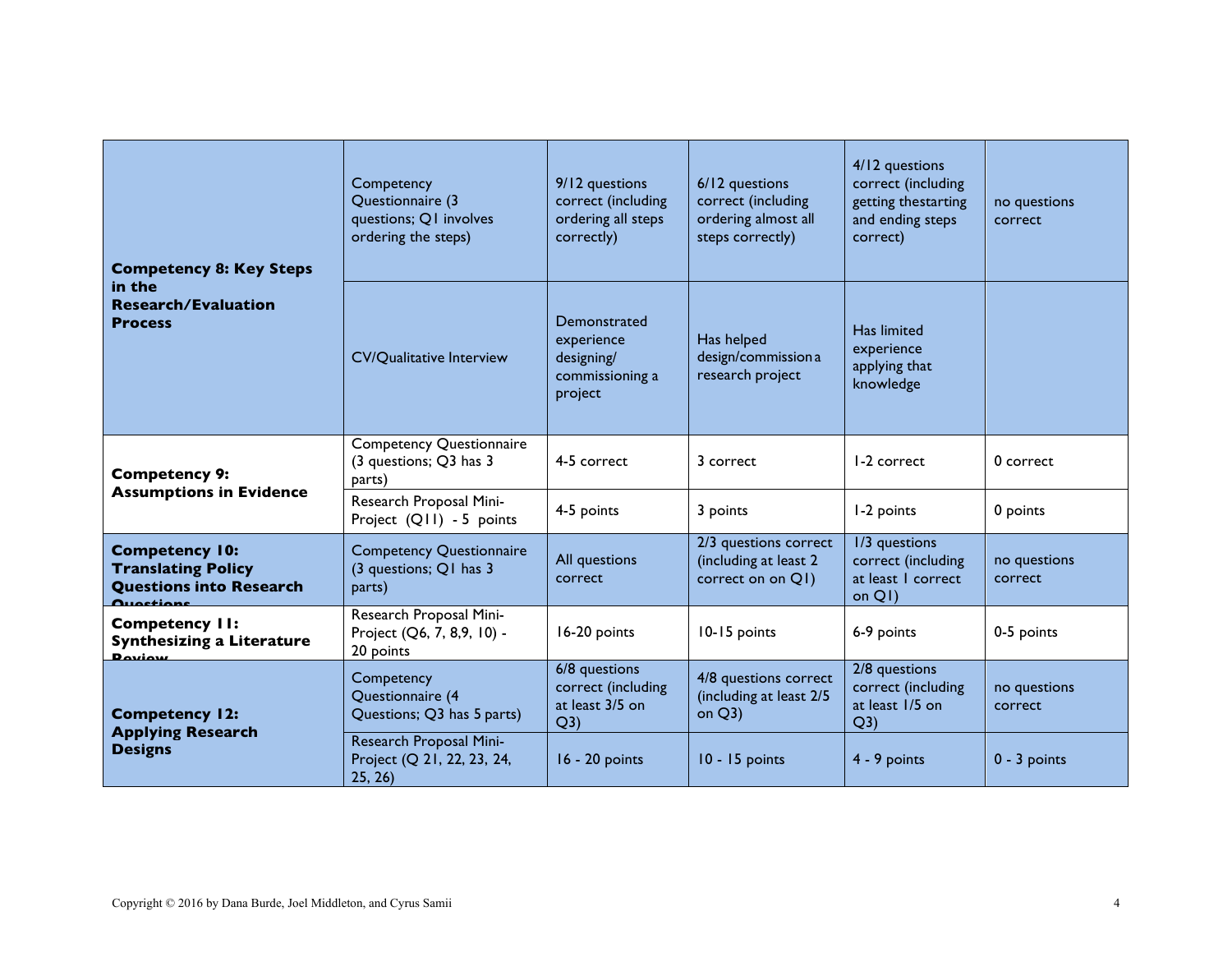| <b>Competency 13:</b>                                                         | <b>Competency Questionnaire</b><br>(3 questions; Q1 has 4<br>parts)                  | 5/6 questions<br>correct (including<br>$4/4$ on Q1)                                                                                                                                 | 4/6 questions<br>correct (including<br>$3/4$ on $Q1$ )                                                                       | 2/6 questions<br>correct (including<br>$1/4$ on Q1)                                                                                       | no questions<br>correct                                         |
|-------------------------------------------------------------------------------|--------------------------------------------------------------------------------------|-------------------------------------------------------------------------------------------------------------------------------------------------------------------------------------|------------------------------------------------------------------------------------------------------------------------------|-------------------------------------------------------------------------------------------------------------------------------------------|-----------------------------------------------------------------|
| <b>Selecting Data</b><br><b>Collection Tools</b>                              | Research Proposal Mini-<br>Project (Q27, 28, 29, 30,<br>31)                          | 15-19 points                                                                                                                                                                        | 10 - 14 points                                                                                                               | 4 - 9 points                                                                                                                              | $0 - 3$ points                                                  |
| <b>Competency 14: Developing</b><br>a Research Proposal                       | Research Proposal Mini-<br>Project (149 points)                                      | 120 - 149 points                                                                                                                                                                    | 75 - 119 points                                                                                                              | 30 - 74 points                                                                                                                            | $0 - 29$ points                                                 |
| <b>Competency 15: Developing</b><br>a Research Timetable                      | Research Proposal Mini-<br>Project (Q38, 29, 40) - 8<br>points                       | 7 - 8 points                                                                                                                                                                        | $4 - 6$ points                                                                                                               | $2 - 3$ points                                                                                                                            | $0 - I$ points                                                  |
| <b>Competency 16:</b><br><b>Developing Manuals &amp;</b><br><b>Guidelines</b> | <b>CV/Qualitative Interview</b>                                                      | Able to develop a<br>quality manual or<br>guideline for<br>assessment<br>Research and ToR<br>proposal, Inception<br>Report, and is able<br>to train other and<br>use the guideline. | Understands what<br>needs to be the<br>outline and content<br>of the manual and<br>guideline, but is<br>unable to develop it | Able to usemanual<br>or guideline for<br>assessment<br><b>Research and ToR</b><br>proposal,<br>Inception Report,<br>but cannot<br>develop | Unable to use<br>prepared manual<br>and guidelines<br>properly. |
| <b>Area IV:</b><br><b>Measurement &amp; Tools</b>                             |                                                                                      |                                                                                                                                                                                     |                                                                                                                              |                                                                                                                                           |                                                                 |
| <b>Competency 17: Theory</b><br>of Change                                     | <b>Competency Questionnaire</b><br>(4 Questions; Q4 should<br>have 5 TOC components) | 3-4 correct<br>(including at least<br>3/5 components of<br>the TOC)                                                                                                                 | 2 correct (including<br>at least 2/5<br>components of the<br>TOC)                                                            | I/4 correct<br>(including at least 1<br>component of the<br>TOC)                                                                          | no questions<br>correct                                         |
|                                                                               | Research Proposal Mini-<br>Project (Q12-20) - 28<br>points                           | 22-28 points                                                                                                                                                                        | 14 - 21 points                                                                                                               | 8-13 points                                                                                                                               | 0-7 points                                                      |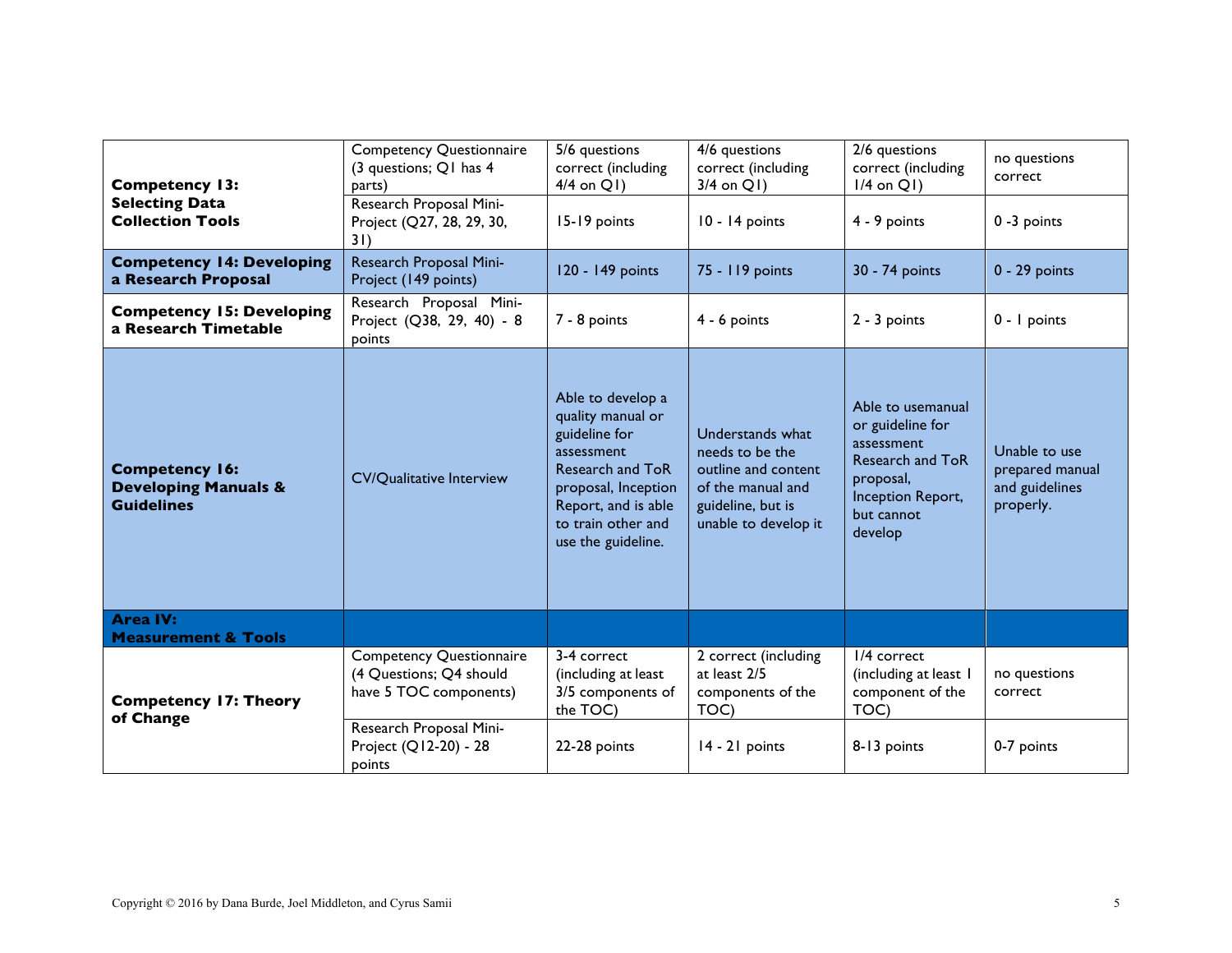| <b>Competency 18:</b><br><b>Developing Indicators</b>                      | Competency<br>Questionnaire (3<br>Questions; Q3 should<br>have one indicator for<br>each of 4 TOC<br>components--excluding<br>"need") | 3/3 correct<br>(including at least<br>3/4 indicators for<br>TOC)                                 | 2/3 correct<br>(including at least<br>2/4 indicators for<br>TOC)      | 1/3 correct (does<br>not need to<br>include any TOC<br>indicators) | no questions<br>correct                              |
|----------------------------------------------------------------------------|---------------------------------------------------------------------------------------------------------------------------------------|--------------------------------------------------------------------------------------------------|-----------------------------------------------------------------------|--------------------------------------------------------------------|------------------------------------------------------|
| <b>Competency 19:</b><br><b>Developing Data</b><br><b>Collection Tools</b> | <b>Competency Questionnaire</b><br>(7 questions; Q1 has 3<br>parts and Q4 has 5 parts)                                                | $11/14$ correct                                                                                  | 7/14 correct                                                          | 4/14 correct                                                       | 0-3 correct                                          |
|                                                                            | <b>CV/Qualitative Interview</b>                                                                                                       | Has experience<br>developing a wide<br>range of<br>qualitative and<br>quantitative data<br>tools | Has experience<br>developing 1-2<br>types of data<br>collection tools | Has supported<br>the development<br>of data collection<br>tools    | No experience<br>developing data<br>collection tools |
| <b>Competency 20:</b><br><b>Conducting Data</b><br>Colloction              | Competency<br>Questionnaire (3<br>questions)                                                                                          | 3/3 correct                                                                                      | 2/3 correct                                                           | $1/3$ correct                                                      | no questions<br>correct                              |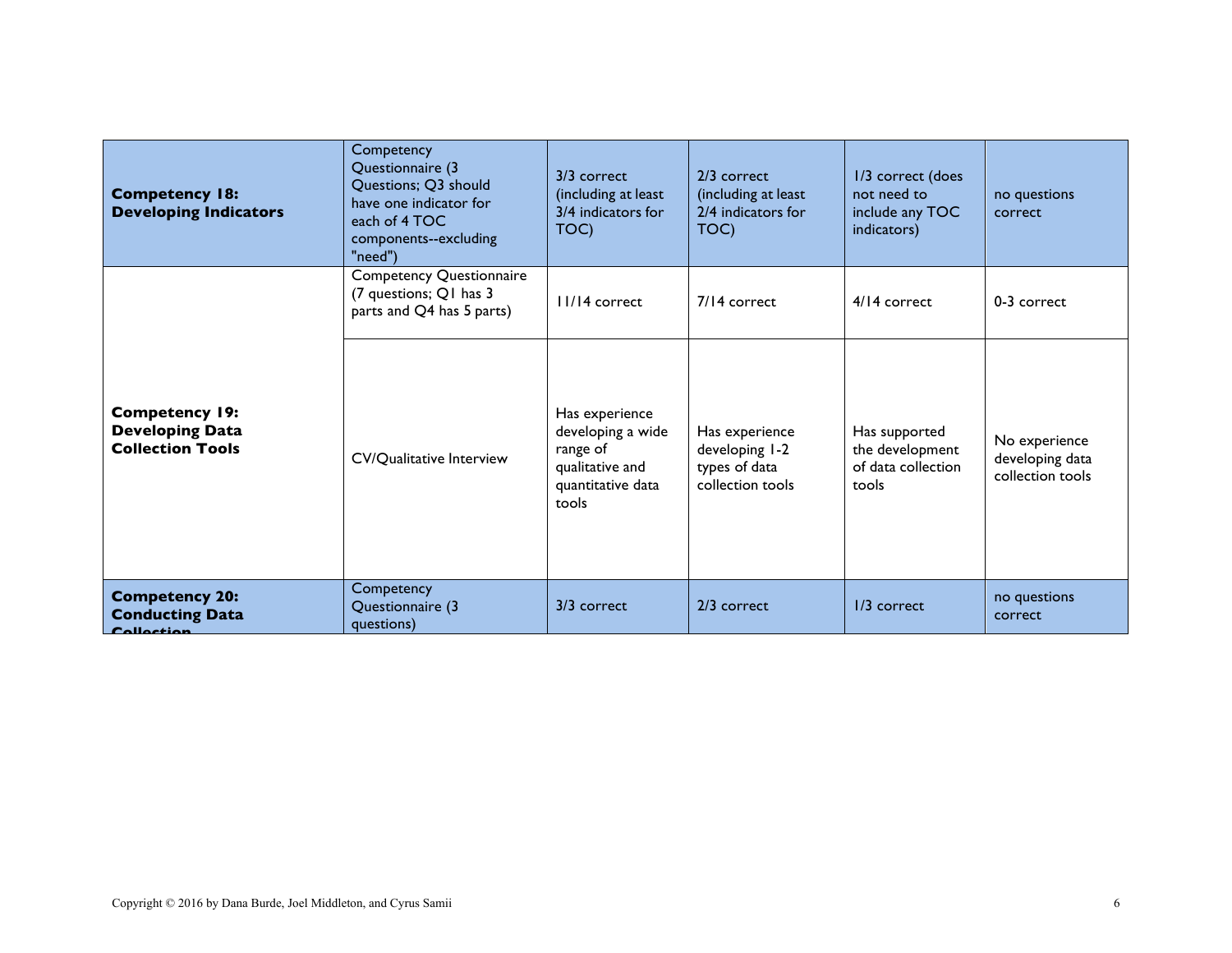|                                                                    | <b>CV/Qualitative Interview</b>                            | Experience<br>conducting<br>qualitative and<br>quantitative data<br>collection on 2-3<br>or more research<br>projects for the<br>length of the<br>project | <b>Experience</b><br>conducting data<br>collection on 1<br>research project for<br>the full project        | Experience<br>collecting data on<br>L research<br>project for part of<br>the project  | No experience<br>collecting data                         |
|--------------------------------------------------------------------|------------------------------------------------------------|-----------------------------------------------------------------------------------------------------------------------------------------------------------|------------------------------------------------------------------------------------------------------------|---------------------------------------------------------------------------------------|----------------------------------------------------------|
| <b>Competency 21:</b>                                              | Competency<br>Questionnaire (4<br>questions)               | 4/4 questions<br>correct                                                                                                                                  | 2/4 questions<br>correct                                                                                   | I/4 questions<br>correct                                                              | no questions<br>correct                                  |
| <b>Sampling Strategies</b>                                         | Research Proposal Mini-<br>Project (Q32-33) - 10<br>points | 8 - 10 points                                                                                                                                             | 5 - 7 points                                                                                               | $2 - 4$ points                                                                        | 0 - I points                                             |
| <b>Competency 22:</b><br><b>Managing Data</b><br><b>Collection</b> | <b>CV/Qualitative Interview</b>                            | Has managed 2-3<br>sets of data<br>collection from<br>start to finish and<br>effectively<br>addressed<br>problems thatarose                               | Has managed aspects<br>of 1-2 sets of data<br>collection, effectively<br>addressing problems<br>that arose | Has supported<br>data collection<br>management, but<br>has not managed it<br>directly | No experience<br>managing<br>data<br>collection          |
| <b>Competency 23:</b><br><b>Database Development</b>               | Competency<br>Questionnaire (5<br>questions)               | 4-5 correct                                                                                                                                               | 3 Correct                                                                                                  | I-2 correct                                                                           | no questions<br>correct                                  |
|                                                                    | <b>CV/Qualitative Interview</b>                            | Has successfully<br>developed at least<br>one complex<br>database (e.g. one<br>that has linked<br>multiplelevels of<br>data)                              | Has successfully<br>developed a simple<br>database (one level<br>of data)                                  | Has supported<br>the development<br>of a database                                     | Has never been<br>involved in<br>database<br>development |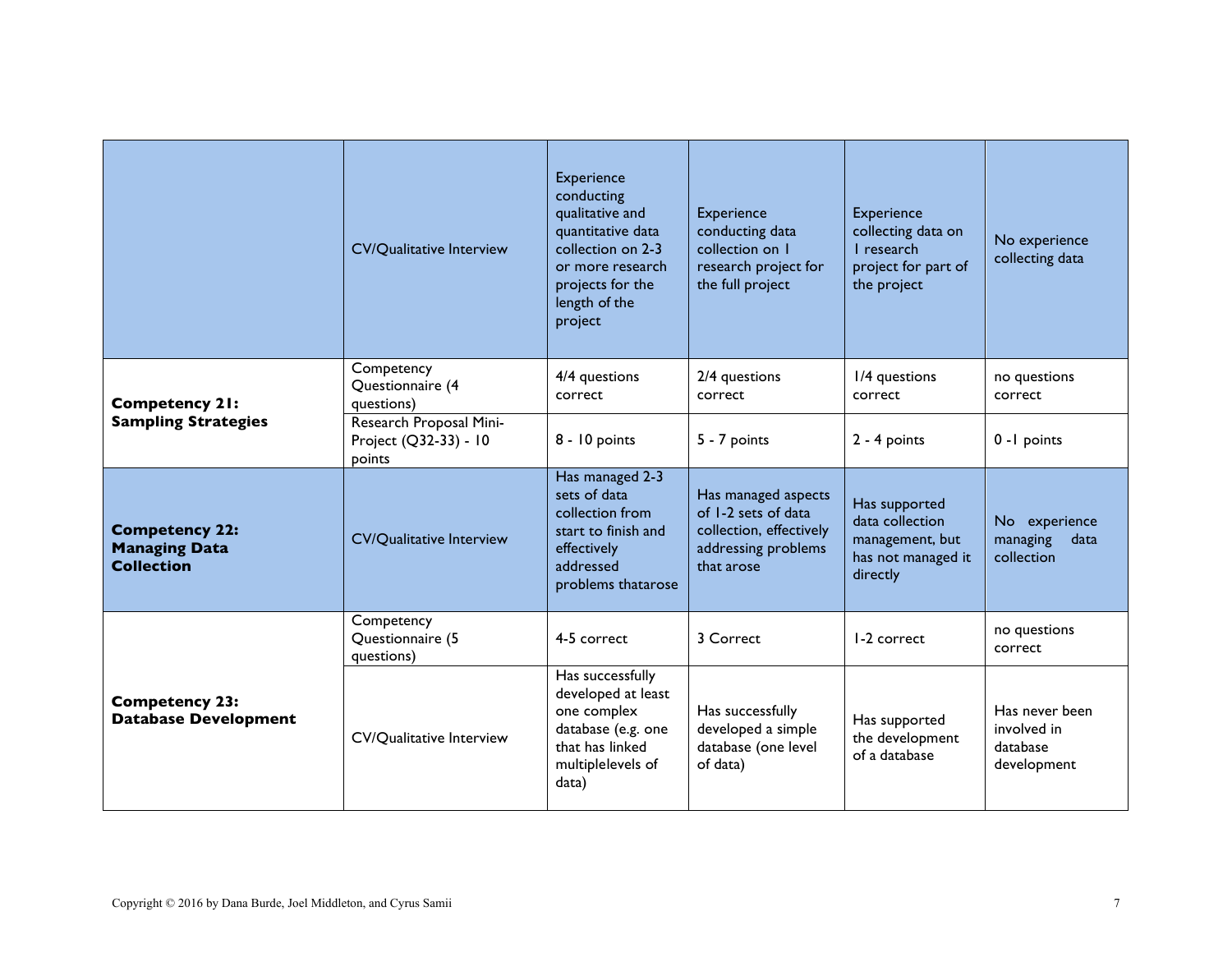|                                                             | Competency<br>Questionnaire (3<br>Questions) | 3/3 questions<br>correct                                                                                                                           | 2/3 questions<br>correct                                                                                 | I/3 questions<br>correct                                                                                         | no questions<br>correct                                 |
|-------------------------------------------------------------|----------------------------------------------|----------------------------------------------------------------------------------------------------------------------------------------------------|----------------------------------------------------------------------------------------------------------|------------------------------------------------------------------------------------------------------------------|---------------------------------------------------------|
| <b>Competency 24: Data Entry</b>                            | <b>CV/Qualitative Interview</b>              | Has successfully<br>entered data into<br>a complex<br>database                                                                                     | Has successfully<br>entered data into a<br>simple database                                               | Has entered data<br>into a database,<br>but with some<br>problems (e.g.<br>mixing numbers<br>and strings; typos) | Has never been<br>involved in data<br>entry             |
|                                                             | Competency<br>Questionnaire (3<br>Questions) | 3/3 questions<br>correct                                                                                                                           | 2/3 questions<br>correct                                                                                 | 1/3 questions<br>correct                                                                                         | no questions<br>correct                                 |
| <b>Competency</b><br>25:<br><b>Transcription</b>            | <b>CV/Qualitative Interview</b>              | Has completed<br>transcription of at<br>least 10<br>interviews with<br>almost no<br>problems (without<br>typos, without<br>missing words,<br>etc.) | Has completed<br>transcription of 5-10<br>interviews with<br>small problems like<br>typos                | Has completed<br>transcription of of<br>I-5 interviews.<br>but had major<br>problems                             | Has never been<br>involved in<br>transcription          |
|                                                             | Competency<br>Questionnaire (3<br>Questions) | 3/3 questions<br>correct                                                                                                                           | 2/3 questions<br>correct                                                                                 | 1/3 questions<br>correct                                                                                         | no questions<br>correct                                 |
| <b>Competency 26: Data</b><br><b>Quality Assurance</b>      | <b>CV/Qualitative Interview</b>              | Has been<br>succesfully<br>responsible for<br>data quality<br>assurance in at<br>least two research<br>projects                                    | Has been responsible<br>for data quality<br>assurance inone<br>research project,<br>with some difficulty | Has supported<br>data quality<br>assurance on a<br>research project                                              | Has never been<br>involved in data<br>quality assurance |
| <b>Area VII: Design and</b><br><b>Perform Data Analysis</b> |                                              |                                                                                                                                                    |                                                                                                          |                                                                                                                  |                                                         |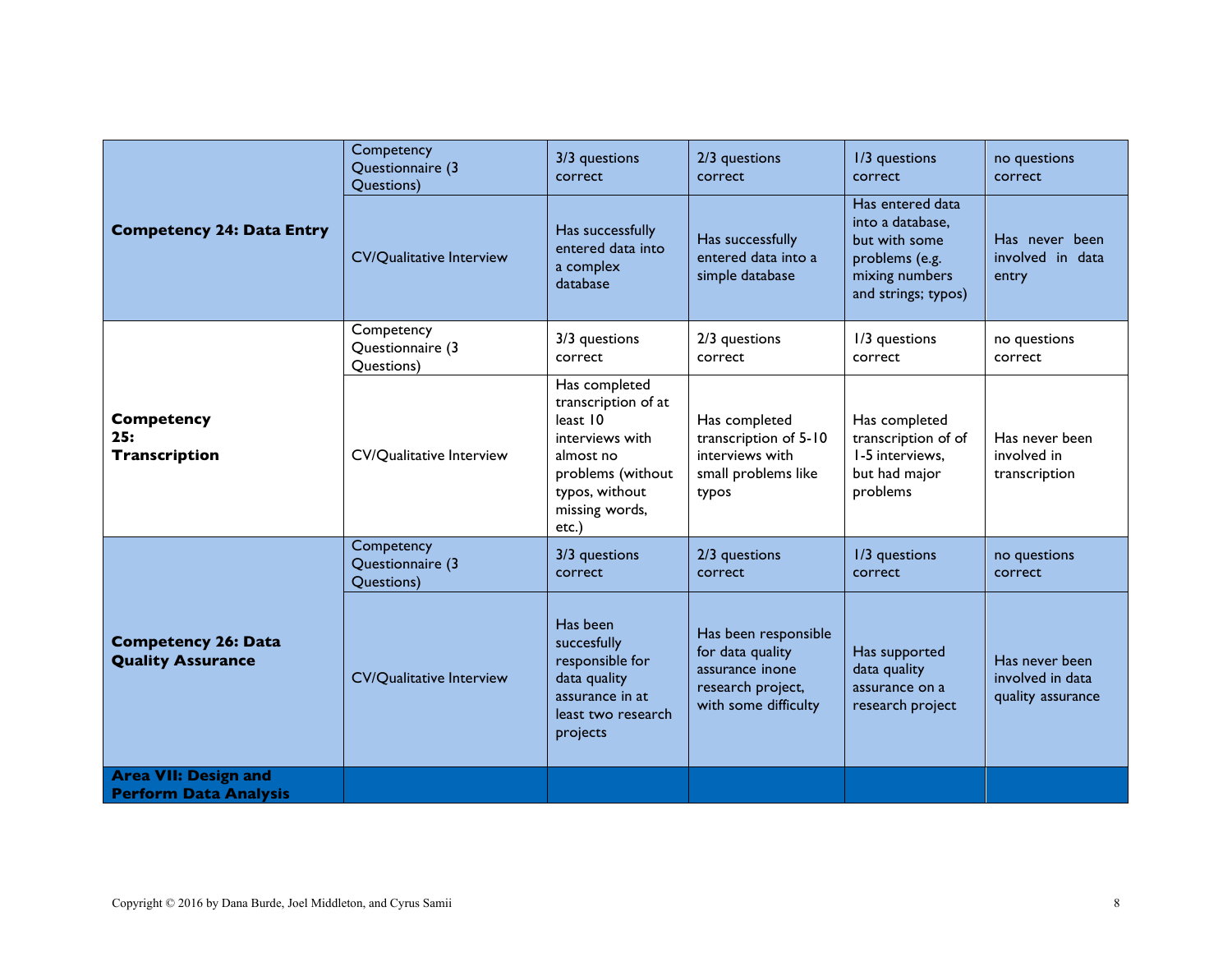| <b>Competency 27:</b><br><b>Quantitative Data</b><br><b>Preparation</b><br><b>Competency 28:</b><br><b>Statistical Analysis</b> | Competency<br>Questionnaire (3<br>Questions)                        | 3/3 questions<br>correct                                                                            | 2/3 questions<br>correct                                                                                               | I/3 questions<br>correct                                                                                                     | no questions<br>correct                                                    |
|---------------------------------------------------------------------------------------------------------------------------------|---------------------------------------------------------------------|-----------------------------------------------------------------------------------------------------|------------------------------------------------------------------------------------------------------------------------|------------------------------------------------------------------------------------------------------------------------------|----------------------------------------------------------------------------|
|                                                                                                                                 | <b>CV/Qualitative Interview</b>                                     | Has been<br>successfully<br>responsible for<br>preparing<br>quantitative data<br>for analysis       | Has been responsible<br>forpreparing<br>quantitative data for<br>analysis, but has had<br>some difficulty              | Has supported<br>quantitative data<br>preparation                                                                            | Has never been<br>involved in<br>quantitative data<br>preparation          |
|                                                                                                                                 | <b>Competency Questionnaire</b><br>(7 questions; Q7 has 4<br>parts) | 8/10 correct                                                                                        | 5/10 correct                                                                                                           | 3/10 correct                                                                                                                 | 0-2 correct                                                                |
|                                                                                                                                 | <b>CV/Qualitative Interview</b>                                     | Has successfully<br>completed<br>statistical analysis<br>for aresearch<br>project                   | Has completed<br>statistical analysis<br>for a research<br>project, but with<br>some difficulty                        | Has supported<br>statistical analysis<br>for aresearch<br>project                                                            | Has never been<br>involved in<br>statistical analysis                      |
| <b>Competency 29:</b><br><b>Quantitative Data Analysis</b><br><b>Software</b>                                                   | <b>CV/Qualitative Interview</b>                                     | Able to perform<br>advanced analyses<br>with at least one<br>quantitative data<br>analysis software | Ability to use at least<br>one quantitative data<br>analysis software or<br>excel to extract<br>descriptive statistics | Has reviewed at<br>least one<br>quantitative data<br>analysis software,<br>but has not used<br>it for conducting<br>analysis | No experience or<br>knowledge of<br>quantitative data<br>analysis software |
| <b>Competency 30:</b><br><b>Coding Qualitative</b><br>D <sub>2</sub>                                                            | Competency<br>Questionnaire (3<br>questions)                        | 5/7 correct                                                                                         | 3/7 correct                                                                                                            | 2/7 correct                                                                                                                  | no questions<br>correct                                                    |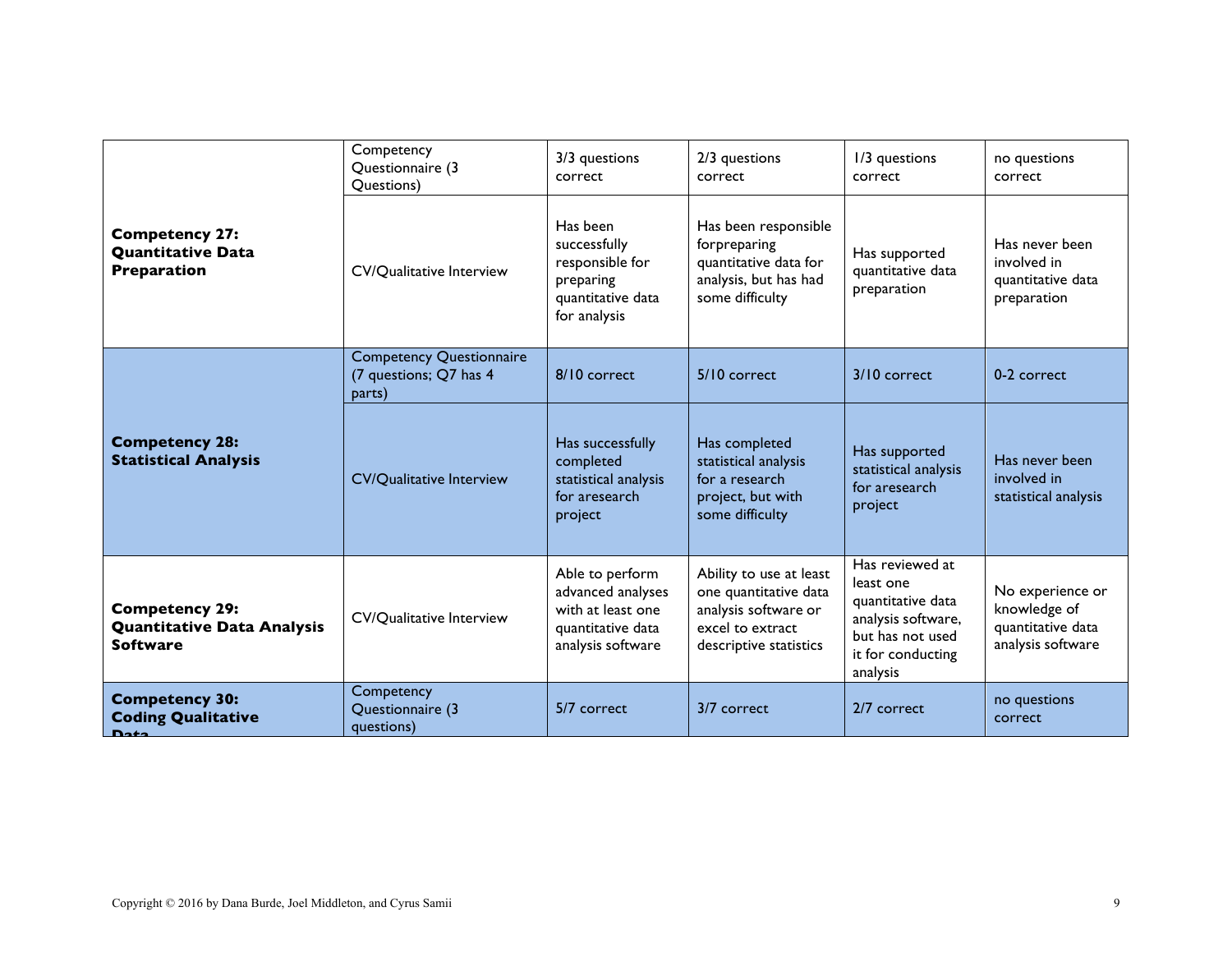|                                                                                            | <b>CV/Qualitative Interview</b>                                            | Has managed the<br>coding ofqualitative<br>data, including<br>developing codes<br>and successfully<br>ensuring<br>intercoder<br>reliability                | Has participated in a<br>project coding<br>qualitative data,<br>successfully<br>adhering to a<br>codebook                  | Is familiar with<br>the principles of<br>qualitativecoding,<br>but has never<br>been involved in<br>it                      | No experience<br>with qualitative<br>coding                               |
|--------------------------------------------------------------------------------------------|----------------------------------------------------------------------------|------------------------------------------------------------------------------------------------------------------------------------------------------------|----------------------------------------------------------------------------------------------------------------------------|-----------------------------------------------------------------------------------------------------------------------------|---------------------------------------------------------------------------|
| <b>Competency 31:</b><br><b>Qualitative Data</b><br><b>Software</b>                        | <b>CV/Qualitative Interview</b>                                            | Is able to use at<br>least one<br>qualitativeanalysis<br>software to code<br>qualitativeresearch<br>project without<br>guidance<br>, or to code by<br>hand | Is able to use atleast<br>one qualitative<br>analysis software to<br>code qualitative<br>research project with<br>guidance | Has reviewed at<br>least one<br>qualitativeanalysis<br>software, but has<br>not used<br>it for qualitative<br>data analysis | No experience or<br>knowledge of<br>qualitative data<br>analysis software |
| <b>Area VIII:</b><br><b>Report</b>                                                         |                                                                            |                                                                                                                                                            |                                                                                                                            |                                                                                                                             |                                                                           |
| <b>Competency 32:</b><br><b>Presenting Quantitative</b><br><b>Data</b>                     | Communicating<br><b>Findings</b><br>Mini-Project (Q1-5, 10) -<br>13 points | 10-13 points                                                                                                                                               | 6-9 points                                                                                                                 | $4 - 5$ points                                                                                                              | 0-3 points                                                                |
| <b>Competency 33:</b><br><b>Presenting Qualitative</b><br><b>Data</b>                      | <b>Communicating Findings</b><br>Mini-Project (Q11) (3<br>points)          | 3 points                                                                                                                                                   | 2 points                                                                                                                   | I points                                                                                                                    | 0 points                                                                  |
| <b>Competency 34:</b><br><b>Interpreting Findings</b>                                      | <b>Communicating Findings</b><br>Mini-Project (Q6-15, 19) -<br>38 points   | 30-38 points                                                                                                                                               | 19-29 points                                                                                                               | II-18 points                                                                                                                | 0-10 points                                                               |
| <b>Competency 35:</b><br><b>Translating Findings into</b><br><b>Policy Recommendations</b> | <b>Communicating Findings</b><br>Mini-Project (Q16, 17) - 10<br>points     | 8 - 10 points                                                                                                                                              | 5 - 7 points                                                                                                               | $2 - 4$ points                                                                                                              | $0 - I$ points                                                            |
| <b>Areas IX: Research and</b>                                                              |                                                                            |                                                                                                                                                            |                                                                                                                            |                                                                                                                             |                                                                           |